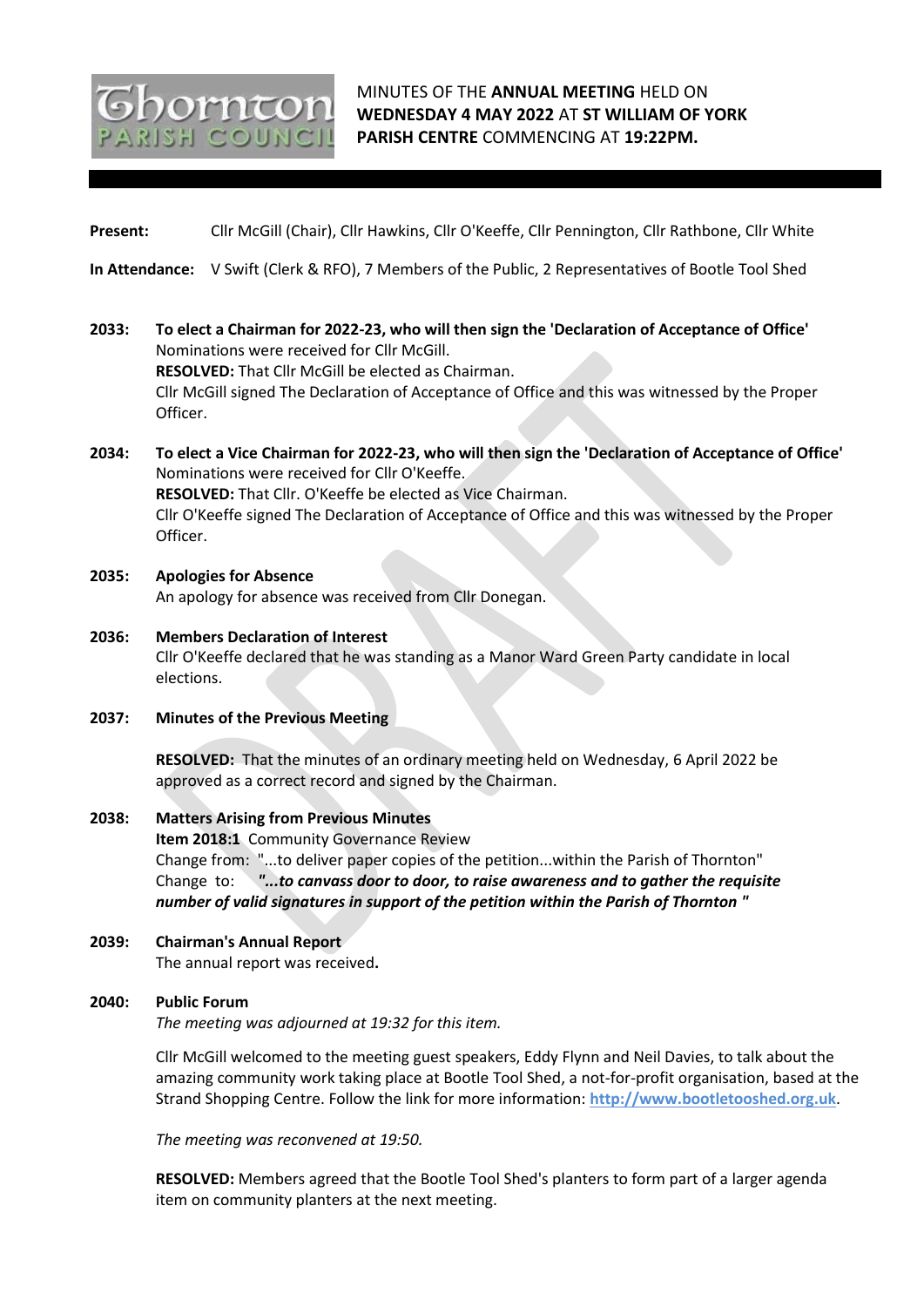# **2041: 2021-22 Annual Governance and Accountability Return (AGAR)**

# **RESOLVED:**

- **2041.1** Members approved the certificate of exemption part 2
- **2041.2** Members approved and noted the Internal Auditors Report
- **2041.3** Members approved the annual governance statement section 1
- **2041.4** Members approved the accounting statement section 2
- **2041.5** Members noted that the exercise of public rights: 7 June to 15 July 2022
- **2041.6** Members approved the appointment of Batten Hughes as Internal Auditors for 2022-23 and approved their fee of £120.00 (including VAT).
- **2042: 2021-22 summary of receipts and expenses**

**RESOLVED:** Members approved the summary of receipts and expenses.

## **2043: 2022-23 revised budget**

**RESOLVED:** Members approved the revised budget.

# **2044: Community Governance Review (CGR)**

## **RESOLVED:**

- **2044.1** That an update by Cllr Hawkins be noted.
- **2044.2** That the formal response received from Sefton and Lunt Parish Council be noted.
- **2044.3** That the clerk to thank Sefton and Lunt Parish Council for their response.
- **2044.4** That Cllr O'Keeffe to point 'The Change .org' petition to and from the council website.
- **2044.5** That Cllr Hawkins to contact Bootle Town Hall to arrange a more detailed viewing of parish boundaries.
- **2045: Defibrillator Kiosk Restoration**

# **RESOLVED:**

- **2045.1** That an update by Cllr McGill be noted.
- **2045.2** Members noted receipt of the Highway Electrical Installation Certificate (HEA) and registration with the National Defibrillator Network.
- **2045.3** That Cllr McGill to contact Attic Display to ask if the interior vinyl could also include instructions on 'how to use' the defibrillator.
- **2045.4** Members noted that Cllr McGill to check the interior light bulb and to complete a risk assessment .

# **2046: Keeping Thornton Tidy**

# **RESOLVED:**

- **2046.1** That an update by Cllrs McGill and Rathbone on litter picking events be noted.
- **2046.2** That an update by Cllr Pennington on the unhealthy condition of the living Christmas tree planted in October 2020 be noted.
- **2046.3** That reports by Cllrs White and O'Keeffe on the condition of Edge Lane verge be noted.
- **2046.4** That Cllr O'Keeffe to file a litter pick 'risk assessment' for June with Sefton MBC.
- **2046.5** Members agreed to keep Plantscape Ltd as the official supplier for 8 x planter boxes.
- **2046.6** Members agreed that residents reports on the general lack of planting, weeding and watering of other planters in the area to form part of a larger agenda item on community planters at the next meeting.
- **2046.7** That Cllr O'Keeffe to take up reports on the condition of Edge Lane verge with Sefton Highways and the general cleanliness around the Crescent area with Bill Esterson MP.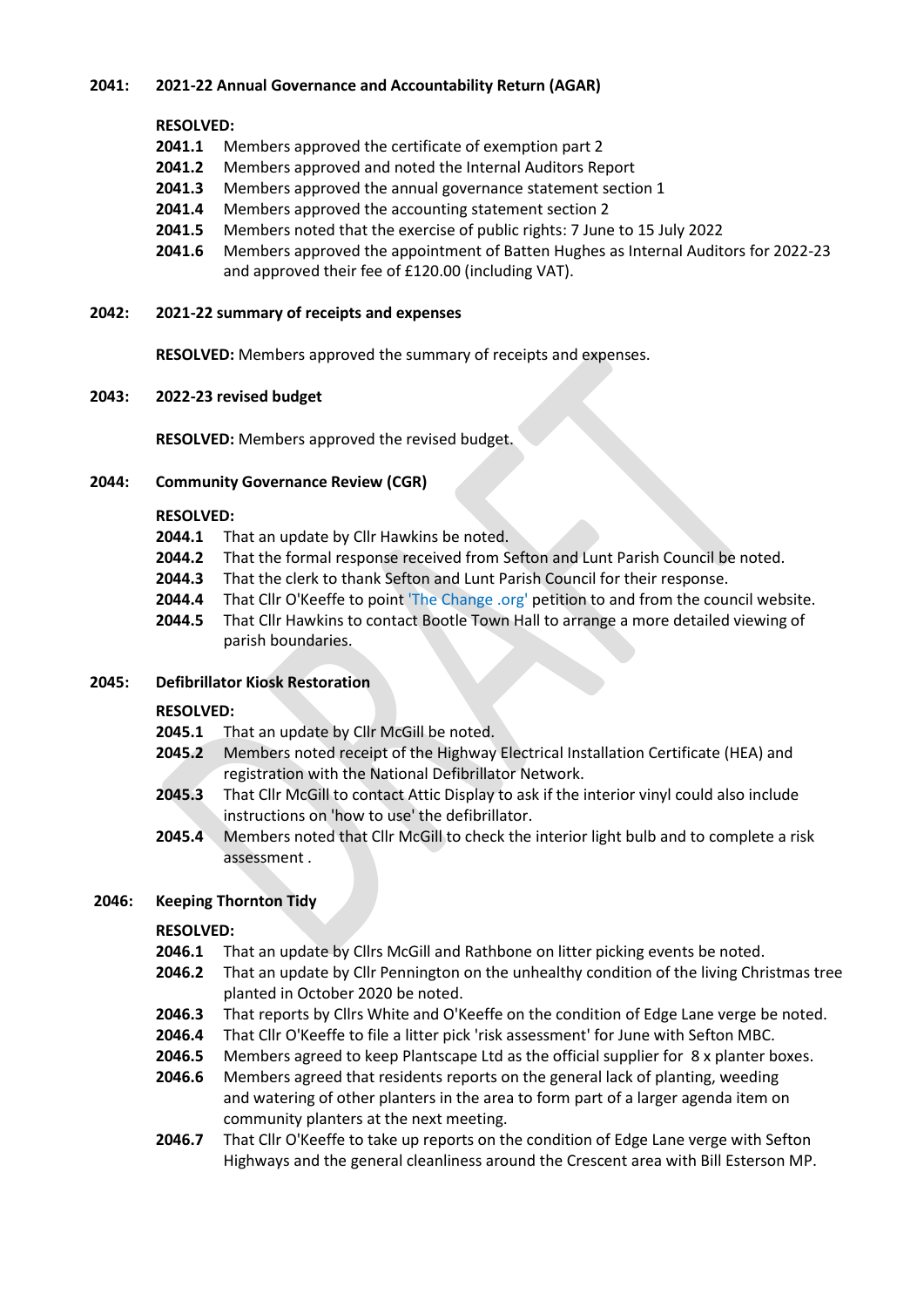### **2047: Community 'Give and Take' Cabinet**

**RESOLVED:** That an update by Cllr Rathbone be noted.

### **2048: New Chip Shop at 6 The Crescent DC/2017/00827**

#### **RESOLVED:**

- **2048.1** That a report by Cllr Pennington on restrictive opening hours be noted
- **2048.2** That Cllr Pennington to write to Sefton Planning for clarity on why Militsa Procopiou's application for a variation to conditions on opening hours had been refused.

#### **2049: Covid Commemorative Plaque**

**RESOLVED:** That an update by Cllr. Hawkins be noted.

#### **2050: WWI and WW2 War Memorial**

**RESOLVED:** That an update by Cllr. O'Keeffe be noted.

### **2051: Queen's Platinum Jubilee**

### **RESOLVED:**

- **2051.1** That updates by Cllrs O'Keeffe and McGill be noted.
- **2051.2** Members approved a revised payment of £62.40 for the Queen's Green Canopy Plaque.
- **2051.3** That Cllr McGill confirmed details on the 'beacon lighting ceremony': registration, brunopeek@mac.com; date, Thursday, 2 June 2022 at 9:45PM; venue, farmer's field, adjacent Broom's Cross Wayside Cross.
- **2051.4** Members approved the running of an advert in the Champion Newspaper.
- **2051.5** Members noted that, in the absence of the Chair and Vice-chair on the night, Cllr Pennington to take the lead as the event organiser and Cllr Rathbone to take the lead in the beacon set up and security, ably assisted by other councillors.
- **2051.6** That the clerk to check all permissions are in place with Forestry England and public liability insurance.
- **2051.7** Members noted that Cllr Pennington to run a Facebook campaign for nominations for the oldest resident to light the beacon in honour of the Queen's Platinum Jubilee.

#### **2052: Stocks and Sundial**

**RESOLVED:** That an update by Cllr. Pennington be noted.

## **2053: Establishing a 'Community Group'**

**RESOLVED:** That this item be deferred and form part of a larger agenda item on community planters at the next meeting.

#### **2054: Planning Applications**

#### **RESOLVED:**

- **2054.1** Members considered the planning applications set out in the schedule circulated and also available on Sefton MBC website.
- **2054.2** Members noted an update by Cllr Pennington on the archaeological dig at Holgate.